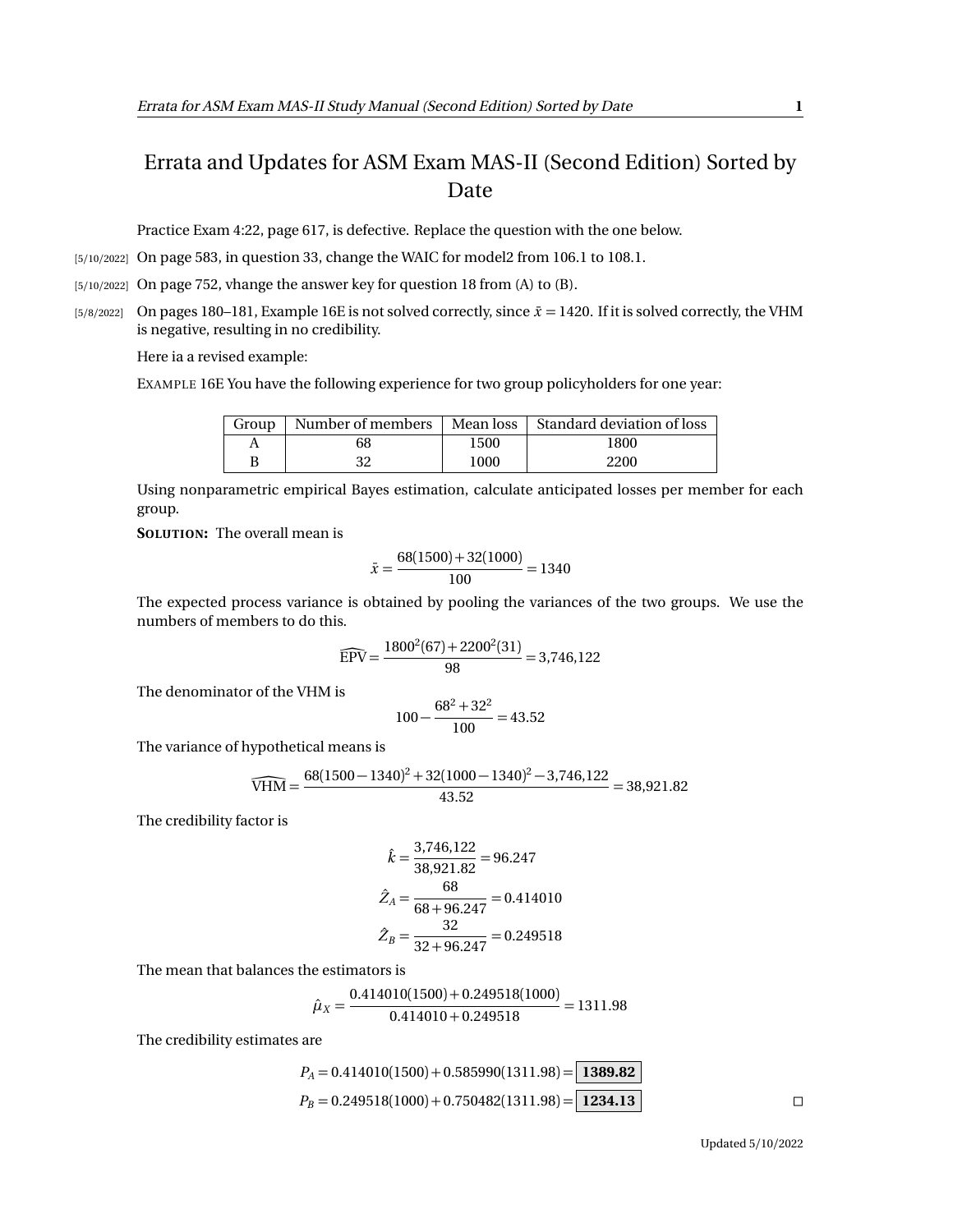[5/8/2022] On page 738, in the solution to question!33 statement I, change 96.7 to 96.2.

[3/31/2022] On page 190, replace the solution to exercise 16.15 with

$$
m = 357 + 222 + 181 = 760
$$
  
\n
$$
\bar{x} = \frac{357(890) + 222(589) + 181(431)}{760} = 692.76
$$
  
\n
$$
\widehat{EPV} = \frac{356(1000^2) + 221(400^2) + 180(400^2)}{760 - 3} = 555,033
$$
  
\n
$$
\widehat{VHM} = \frac{357(890 - 692.76)^2 + 222(589 - 692.76)^2 + 181(431 - 692.76)^2 - 2(555,033)}{760 - (357^2 + 222^2 + 181^2)/760} = 56,922.51
$$
  
\n
$$
k = \frac{555,033}{56,922.51} = 9.7507
$$

The credibility factors are

$$
Z_1 = \frac{357}{357 + 9.7507} = 0.9734
$$

$$
Z_2 = \frac{222}{222 + 9.7507} = 0.9579
$$

$$
Z_3 = \frac{181}{181 + 9.7507} = 0.9489
$$

The credibility-weighted mean, and the prediction, are

$$
\bar{x}^{\text{CRED}} = \frac{0.9734(890) + 0.9579(589) + 0.9489(431)}{0.9734 + 0.9579 + 0.9489} = 638.67
$$

$$
P_C = (0.9734)(890) + (1 - 0.9734)(638.67) = \boxed{\textbf{883.3}}
$$

- [3/29/2022] On page 304, one under the first table, change "grid-approximated prior" to "grid-approximated posterior".
- [3/22/2022] On page 432, one line above Section 36.4, change "highest WAIC" to "lowest WAIC".
- [3/22/2022] On page 440, in the solution to exercise 36.3, on the seventh line, change 0.177759 to 0.717759...
- [2/17/2022] On page 109, in exercise'11.13, on the line below the table, change "given than" to "given that".
- [9/9/2021] On page 479, in the solution to exercise 38.10, on the first line, change "so in Model I  $Y = P$ " to "so in Model I  $Y = U$ . On the last line, change "one N" to "two Ns".
- $_{[9/9/2021]}$  On page 480, in the solution to exercise 38.15, the signs of the  $\varepsilon_i$  in the table should be reversed; they should also be reversed in the two fractions two and five lines below the table. Thus the table and the following lines should read:

| $X_i$ in     | <b>Nearest</b> |                          |    |                 |
|--------------|----------------|--------------------------|----|-----------------|
| training set | two points     | Fitted value             | Y; | $\varepsilon_i$ |
| 4            | 4,12           | $\frac{3+15}{2}=9$       | 3  |                 |
| 7            | 4,12           | $\frac{3+15}{2} = 9$     | 8  | $-1$            |
| 12           | 12,14          | $\frac{15+22}{2} = 18.5$ | 15 | $-3.5$          |
| 14           | 14,15          | $\frac{22+30}{2} = 26$   | 22 | $-4$            |
| 15           | 14,15          | $\frac{22+30}{2} = 26$   | 30 | 4               |
| 21           | 15,22          | $\frac{30+53}{2}$ = 41.5 | 40 | $-1.5$          |
| 22           | 15,22          | $\frac{30+53}{2}$ = 41.5 | 53 | 11.5            |
|              |                |                          |    |                 |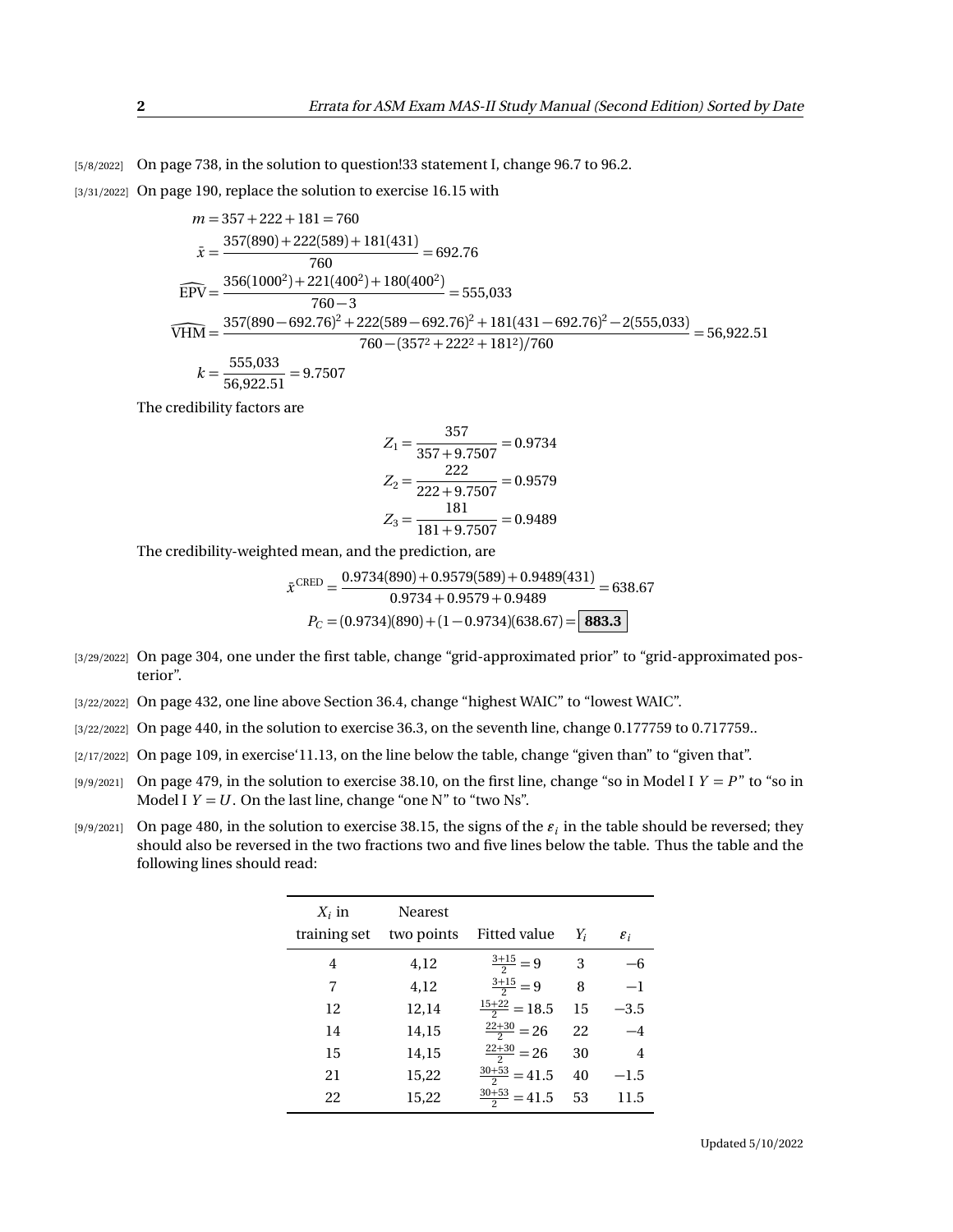The MSE on the training data is

$$
\frac{(-6)^2 + (-3.5)^2 + (-4)^2 + 4^2 + 11.5^2}{5} = \boxed{42.5}
$$

We divide by 5 since no parameters are estimated.

The MSE on the test data is

$$
\frac{(-1)^2 + (-1.5)^2}{2} = \boxed{1.625}
$$

[9/9/2021] On page 488, in formula (39.5), a 2 is missing from the numerator. The formula is

Residual mean deviance = 
$$
-\frac{2\sum_{m}\sum_{k}n_{mk}\ln\hat{p}_{mk}}{n-|T|}
$$

- [9/9/2021] On page 533, in the sidebar, 2–3 lines below the displayed equation, switch *i* and *i* ∗ : "once for each *i* (for the first summand) or for each *i* ∗ (for the second summand)".
- [8/24/2021] On page 517, exercise 40.6, while the exercise can be worked out, the second and third bullets are false. p The first principal component loading for  $X_1$  is  $1/\surd 2$ , and the first principal component loading for  $X_2$ is negative.
- [8/22/2021] On page 129, in exercise 12.15, in the fourth through sixth bullets, change "Risk group R" to "Risk group T".
- [8/22/2021] On page 127, in exercise 12.16, on the tenth line, change "Group SR" to "Group S'.
- [8/3/2021] On page 380, in equation (33.1), change  $θ_{\text{prop}}$  to  $p(θ_{\text{prop}}$  and  $θ_{\text{curr}}$  to  $p(θ_{\text{curr}}$ , where  $p$  is the prior density function.
- [8/3/2021] On page 382, in equation (33.1), the right parenthesis after "Data" in the denominator should be moved to after  $\theta_{\text{curr}}$ , also in the denominator.
- [7/23/2021] On page 159, in the solution to exercise 14.14, replace the first two lines with:

Expected claims are 0.2(1800) = 360. The limited fluctuation estimate is based on a credibility factor of  $Z = \sqrt{360/1083} = 0.5766$ , and is

$$
0.5766 \left(\frac{200}{1800}\right) + (1 - 0.5766)(0.2) = 0.1488
$$

Replace the last line with:

The percentage change is  $0.1724/0.1488 - 1 = +15.91\%$ . **(E)** 

- [5/19/2021] On page 76, in the solution to exercise 7.9, on the first three displayed lines, change every *x* to  $q$ :  $f(x)$ should be  $f(q)$  and dx should be dq. Four changes.
- [5/19/2021] On page 118, one line above the heading "The exposure unit", insert "are" between "you" and "calculating".
- [4/30/2021] On page 38, in exercise 4.5, on the first line in typewriter font (the seventh line of the question), change lambda to lambdas.
- [4/27/2021] On page 527, in the solution to exercise 40.12, replace II with

When a variable is scaled, it is divided by its standard deviation to make the variance 1. Since the first principal component has maximal variance, it will put lower loading on variables with lower variance. The higher the variance of the original variable, the greater the reduction in loading.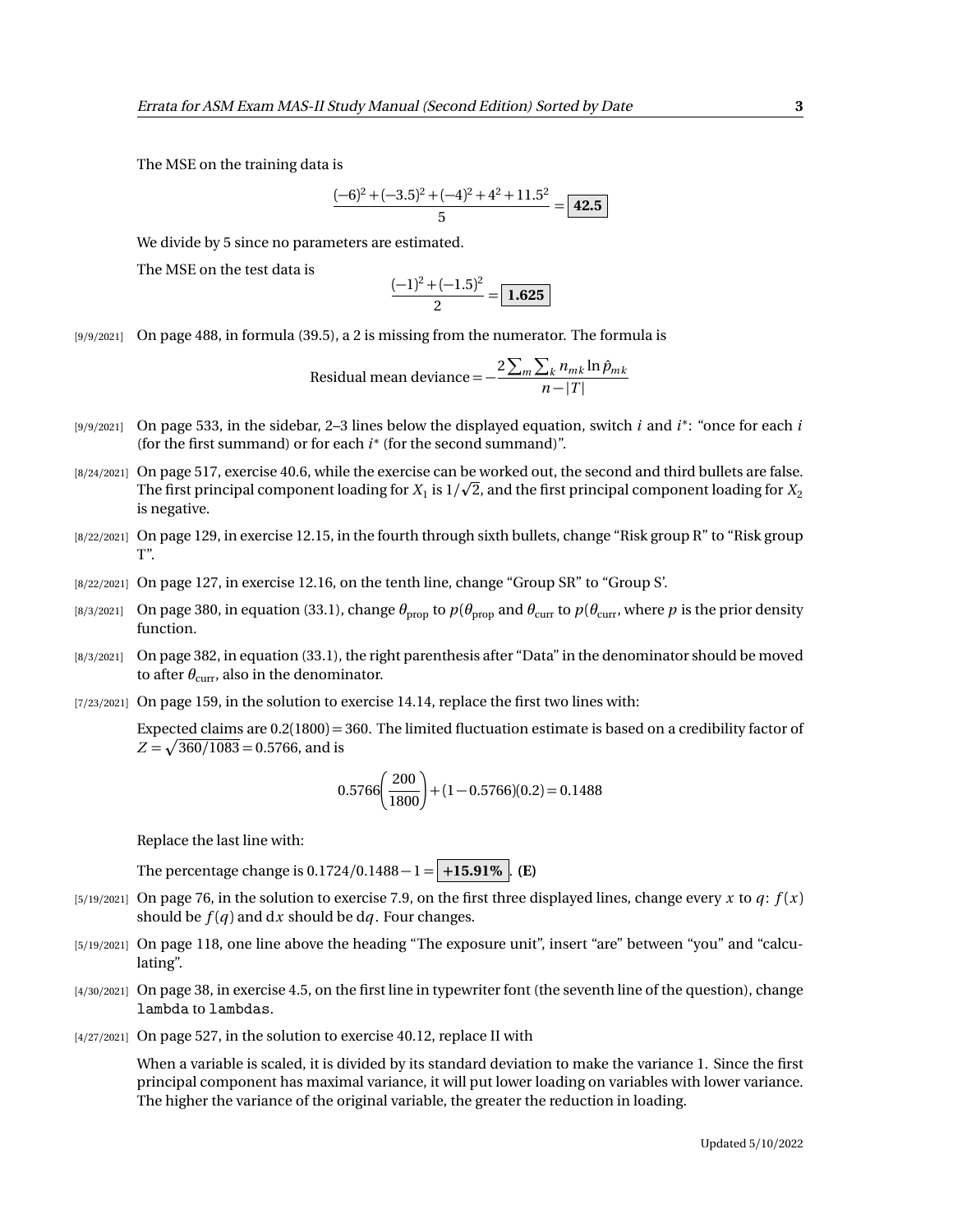Comparing the unscaled and scaled biplots, we see that X3's loading on the first principal component was significantly decreased whereas the loadings of the other variables on the first principal component were increased. We conclude that X3 has the highest variance.  $\checkmark$ 

- [4/27/2021] On page 528, replace the solution to exercise 40.20 with
	- I. I can be deduced. $\checkmark$
	- II. It is not clear whether Sue sold a lot of dental insurance or had a high first principal component score because she sold a lot of life or health insurance. $\times$
	- III. Bob may have sold a lot of life insurance but very little health and dental. $\mathsf{X}(E)$
- [4/27/2021] On page 599, in question 24, change the fourth line to  $logit(p_i) = α + β T_i$ .
- [4/22/2021] On page 305, on the third line of the page, change 15 to 5.
- [4/18/2021] On page 764, replace the solution to question 40 with

We multiply the first row of the loading matrix, the loadings of the first variable on the three principal components, by the scores of the three principal components.

 $x_{11} \approx 1.220(0.732) + 0.002(0.437) - 1.279(-0.523) = 1.563$  **(E)** 

- $\frac{1}{4}$ /16/2021] On page 451, one line above the last paragraph on the page, change  $K(K-1)$  to  $K(K-1)/2$ .
- [4/11/2021] On page 591, replace question 22 with

*X* has a Bernoulli distribution with  $q = 0.4$ .

Calculate the information entropy of 20 observations of *X* .

- [4/11/2021] On page 749, in the solution to question 3, on the third line, change  $sigma_{HM}^2$  to  $\sigma_{HM}^2$ .
- <sup>[4/8/2021]</sup> On page 273, in the solution to Example 25A, on the first line, change  $\hat{\beta}_0 = \frac{5}{7}$ . to  $\hat{\beta}_1 = \frac{5}{7}$ .
- [4/8/2021] On page 740, in the solution to question 39, change the answer key to **(B)**. Make the same change in the answer key on page 733.
- [4/7/2021] On page 316, in the solution to exercise 28.12, replace the last three lines with

$$
\frac{100}{9}a^2 = 0.1
$$
  

$$
a = \boxed{0.09487}
$$
  

$$
b = 1 - \frac{7}{3}a = \boxed{0.77864}
$$

- $[3/29/2021]$  On page 504, in the solution to exercise 39.9, on the fifth line, change "86 + 82 + 81 + 4(9) = 286 to  $82 + 81 + 11 + 86 + 4(9) = 296.$
- [3/23/2021] On page 300, in the last paragraph, lines 3–4, change the two sentences beginning with "Covariance" to Covariance of two observations of the same student with different teachers is *a*. Covariance of two observations of the same teacher with different students is *b* .
- [3/22/2021] On page 300, on the third line from the end of the page, change  $b + c$  to  $a + b$ .
- [3/22/2021] On page 346, one line under  $X \rightarrow Y \rightarrow Z$ , change B to Y.